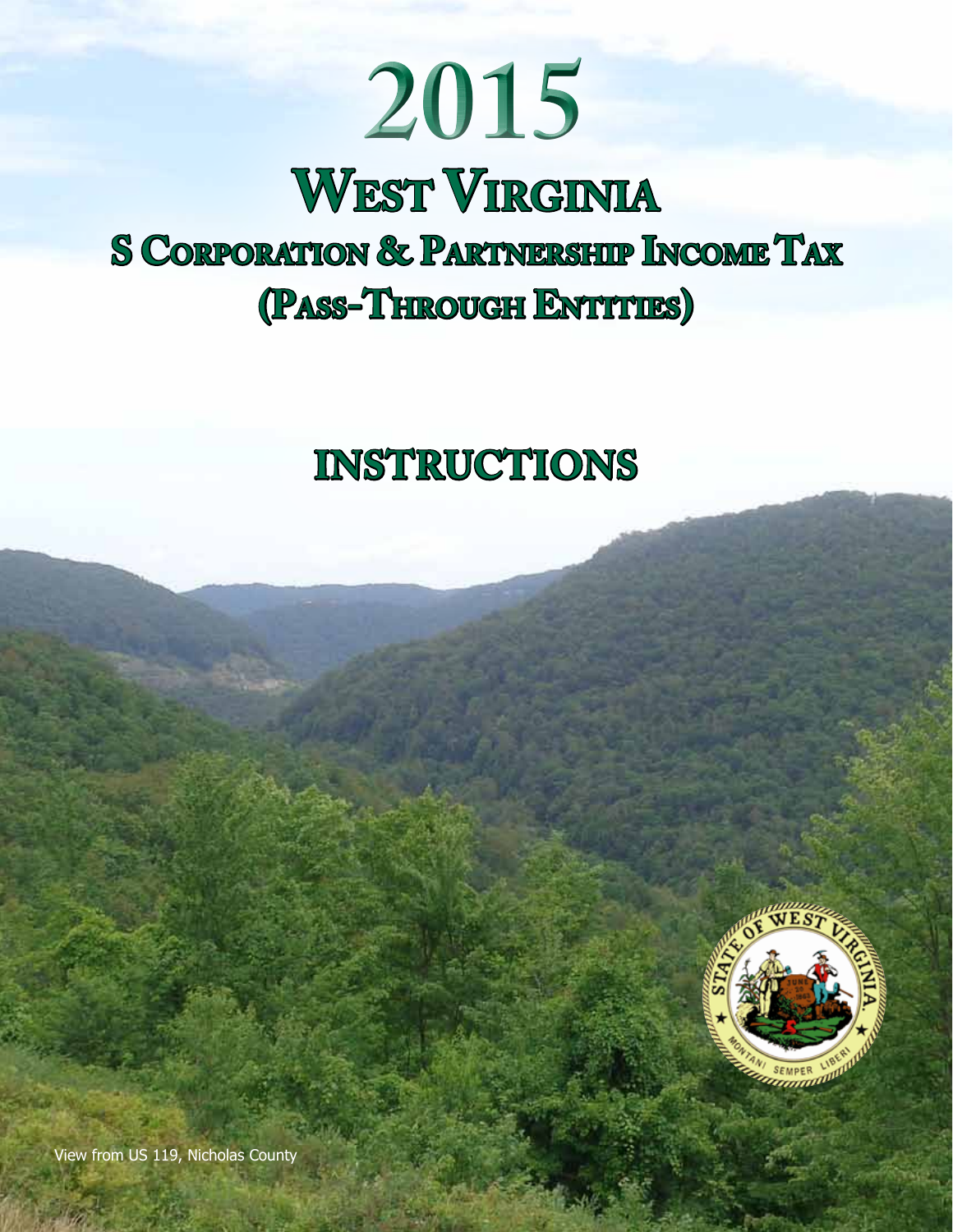# **Important Information for 2015**

# **Tax Rates**

- • For tax years beginning on or after January 1, 2015, the Business Franchise rate has been eliminated (§11-23-6).
- The withholding rate on West Virginia source income continues to be 6.5% (§11-21-71a(b)(1)).
- Effective January 1, 2015, taxpayers who had annual remittance of any single tax equal to or greater than \$10,000 during fiscal year 2014 are required to electronically file returns and make payments using Electronic Funds Transfer (EFT) for periods beginning on or after January 1, 2015.
- Failure to comply with the requirement to remit payments by EFT without first obtaining a waiver may result in a civil penalty of 3 percent of each payment which was to be paid by EFT. Visit our website www.tax.wv.gov for additional information.

# **Returned Payment Charge**

The Tax Department will recover a \$15.00 fee associated with any returned bank transactions. These bank transactions include but are not limited to the following:

- Direct Debit (payment) transactions returned for insufficient funds.
- Stopped payments.
- Bank refusal to authorize payment for any reason.
- Direct Deposit of refunds to closed accounts.
- Direct Deposit of refunds to accounts containing inaccurate or illegible account information.
- Checks returned for insufficient funds will incur a \$28.00 fee.

#### **The fee charged for returned or rejected payments will be to recover only the amount charged to the State Tax Department by the financial institutions.**

**Important:** There are steps that can be taken to minimize the likelihood of a rejected financial transaction occurring:

- • Be sure that you are using the most current bank routing and account information
- If you have your tax return professionally prepared, the financial information used from a prior year return often prepopulates the current return as a step saver. It is important that you verify this information with your tax preparer by reviewing the bank routing and account information from a current check.This will ensure the information is accurate and current in the event that a bank account previously used was closed or changed either by you or the financial institution.
- If you prepare your tax return at home using tax preparation software, the financial information used from a prior year return often pre-populates the current return as a step saver. It is important that you verify this information by reviewing the bank routing and account information from a current check.This will ensure the information is accurate and current in the event that a bank account previously used was closed or changed either by you or the financial institution.
- If you prepare your tax return by hand using a paper return, be sure that all numbers requesting a direct deposit of refund entered are clear and legible.
- If making a payment using MyTaxes, be sure that the bank routing and account number being used is current.
- If scheduling a delayed debit payment for an electronic return filed prior to the due date, make sure that the bank routing and account number being used will be active on the scheduled date.
- Be sure that funds are available in your bank account to cover the payment when checks or delayed debit payments are presented for payment.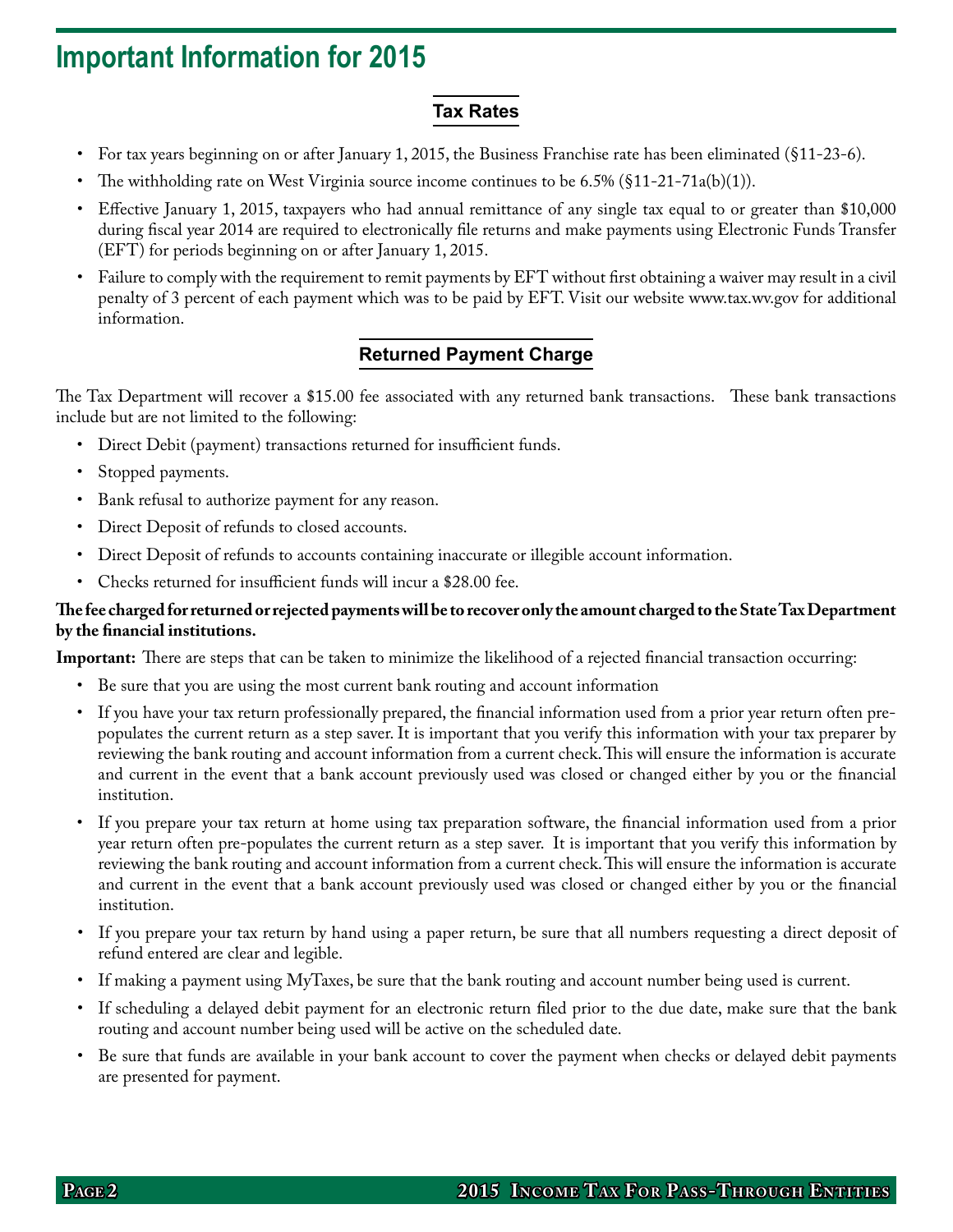# **Taxpayer Responsibilities**

### **Filing Your Business Tax Returns**

Returns must be filed by the due date. You may obtain forms from any of our regional field offices or from our home page on the internet at www.tax.wv.gov.

Failure to file returns will result in your account being referred to our Compliance Division for corrective action. Please file all required tax returns even if you owe no tax for the reporting period. **All pages of the return must be filed**.

### **Payment of the Tax**

The full amount of tax owed is due and payable on the due date of the tax return. Failure to pay the full amount of tax by the due date will result in interest and penalties being added to any unpaid amount of tax. If for any reason you are unable to pay the full amount of tax on the due date, you should file your tax return along with a written explanation of why you are unable to pay and when you will pay the tax due.

# **Refunds**

You are entitled to a refund of any amount that you overpaid. All or part of any overpayment may be applied as a credit against your liability for such tax for other periods. A claim for refund (usually a tax return showing an overpayment) must be filed within three years of the due date of the return or two years from the date the tax was paid, whichever expires later. The overpayment will be used by the Tax Department against other tax liabilities due.

If the Tax Department does not respond to your request within three (3) months on overpayment of Withholding Tax, you may submit in writing a request for an administrative hearing to present your reasons why you feel you are entitled to the refund.Interest is allowed and paid on any refund upon which the Department has failed to timely act and which is final and conclusive.

If the Tax Department denies or reduces a request for a refund, a written request for an administrative hearing may be submitted. Failure to respond to a denial or reduction within sixty (60) days will result in the denial/reduction becoming final and conclusive and not subject to further administrative or judicial review.

# **Selling or Discontinuing Your Business**

If you sell or discontinue your business, notify the Tax Department in writing as soon as possible after your business is sold or discontinued. All final tax returns should be filed.

# **General Information**

The information in this booklet is for calendar year 2015 returns and for fiscal year returns beginning in 2015 and ending in 2016. The information in this book is intended to help you complete your returns and is not a substitute for tax laws and regulations.

#### Address questions to the West Virginia State Tax Department, Taxpayer Services Division, PO Box 3784, Charleston, WV 25337-3784 or by telephone at (304) 558-3333, toll free at 1-800- 982-8297.

**Assistance**

# **Exempt Organizations**

Any S Corporation or Partnership exempt from federal income tax is also exempt from West Virginia Income Tax.In addition, certain insurance companies, certain production credit associations, trusts established under 29 U.S.C. 186, and other organizations specifically exempt under the laws ofWest Virginia are also exempt.

# **When to File and Pay**

An S Corporation's annual Income Tax Return is due on or before the 15th day of the 3rd month after the close of the taxable year. A Partnership's annual Income Tax Return is due on or before the 15th day of the 4th month after the close of the taxable year.\* The filing of returns is required whether or not any tax is due.

# **Who Must File**

The following Partnerships are required to file an Income Tax Return:

- a. Resident Partnerships,
- b. Nonresident Partnerships having a partner who is a resident of West Virginia, or
- c. Nonresident Partnerships having any income from or connected with West Virginia sources regardless of the amount of such income.

Income from or connected with West Virginia is those items attributable to (a) the ownership of any interest in real or tangible personal property in West Virginia; or (b) a business, trade, profession, or occupation carried on in West Virginia including income from intangible personal property employed in such business, trade, profession, or occupation unless it elects to be taxed under subchapter S of the Internal Revenue Code.

The term **"Partnership"** includes syndicates, pools, joint ventures or any other unincorporated organization of two or more persons through which any business, trade, profession, occupation or venture is carried on. **"Resident Partnership"** means any partnership organized under the laws of West Virginia whose principal office, place of business, or other activity is within the borders of West Virginia.It may also carry on its business or other activities in other states. **"Nonresident Partnership"** means any partnership other than a resident partnership.

A **Limited Liability Company** which is treated like a Partnership for federal income tax purposes will also be treated as such for West Virginia income tax purposes. If it is not treated like a Partnership, it will be taxed as a C Corporation unless it elects to be taxed under subchapter S of the Internal Revenue Code.

For 2015 Annual Partnership and/or Non-Resident Composite filers, the due date for the return is April 18, 2016.

### **PAGE 3 2015 INCOME TAX FOR PASS-THROUGH ENTITIES**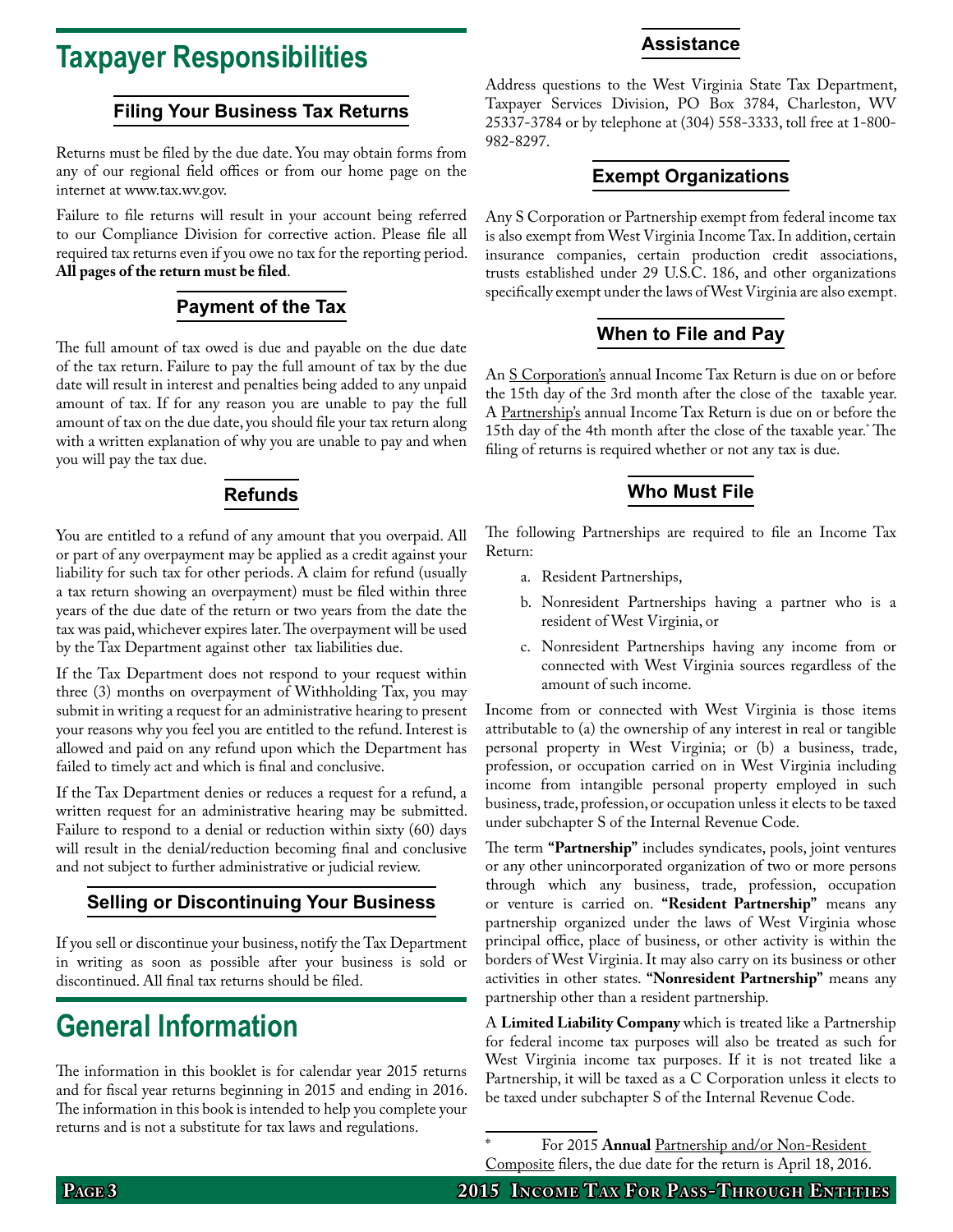Every corporation electing to be taxed under subchapter S of the Internal Revenue Code that engages in business in West Virginia or that derives income from property, activity, or other sources in West Virginia must file a West Virginia return.

### **Extension of Time to File**

Any S Corporation or Partnership needing an extension of time to file and/or that expects to owe Nonresident Withholding Tax must file Form SPF-100EXT, Extension of Time to File Information Returns, on or before the due date of the return. Any S Corporation or Partnership granted an extension of time to file their federal return is granted the same extension of time to file their West Virginia return. Be sure to attach a copy of your federal extension to each tax return to avoid any penalty for late filing. An extension of time for filing does not extend the time for payment. To avoid interest and additions to tax for late payment, use Form SPF-100EXT to make an extension payment pending the filing of the annual return.

A state extension of time to file may be obtained, even if a federal extension has not been requested, provided Form SPF-100EXT is filed prior to the due date of the West Virginia return.

### **Where to File**

West Virginia State Tax Department Tax Account Administration Division PO Box 11751 Charleston,WV 25339-1751

# **Use of Federal Figures**

All items of income and deductions to be reported on this return are the same as for federal tax purposes and the meaning of all terms are the same, unless otherwise defined.

#### **Penalty for Late Filing and Failure to Include Correct Information**

Any S Corporation or Partnership that fails to file and/or include all the correct information on Form SPF-100 and Form NRW-2 or Form NRW-4 when applicable, by the required filing date is subject to a penalty of \$50.00 for each information return that they failed to file or include correct information on, not to exceed \$100,000.

Provisions for the reduction of the penalty amount exist if the partnership corrects the failure or error within specified time frames. If the failure is due to intentional disregard for the filing requirements or the correct information reporting requirement, the penalty is \$100.00 or ten percent (.1) of the aggregate amount of the items required to be reported correctly, whichever is greater.

For additional information about this penalty, request a copy of Publication TSD-391 by calling Taxpayer Services at (304) 558-3333 or toll free at 1-800-982-8297. Also, the Publication can be found online at www.tax.wv.gov.

### **Business Capital**

Although the Business Franchise Tax has been eliminated as of January 1, 2015, the Business Capital of the S Corporation or Partnership must still be reported on SPF-100 Schedule B.

#### **Reporting West Virginia Income Tax Withholding Credit**

**Electronic Filing** – It is not necessary to use or submit an SPF-100W since this information will transmit electronically once entered within the software.

**Paper Filed Returns** – Enter the total amount of West Virginia tax withheld on your behalf by another entity as shown on your Form SPF-100W. A completed SPF-100W *must* be enclosed with your paper return. Failure to submit this document will result in the disallowance of the credit claimed. **Note**: Local or municipal fees cannot be claimed as West Virginia income tax withheld. If the withholding source is for a nonresident sale of real estate transaction, a form WV/NRSR must be completed and on file with the State Tax Department prior to submitting a tax return. Additionally, a federal Schedule D must be submitted. If withholdings is related to form WV/NRSR, please indicate in the box provided on line 11.

#### **Nonresident Shareholder/Partner Withholding Tax**

S Corporations and Partnerships are required to withhold West Virginia Income Tax for each nonresident shareholder/partner that has not provided the S Corporation or Partnership a WV Nonresident Income Tax Agreement, Form NRW-4.The amount to be withhold is six and one-half percent (.065) of the nonresident shareholder's/partner's share of the Federal Taxable income or portion thereof that is derived from or attributable to West Virginia sources, whether such amount is actually distributed or is deemed to have been distributed for Federal Income Tax purposes. The entire tax withheld is required to be remitted with the WV Income Tax Return for S Corporation and Partnership.

#### **Information Statement of Tax Withheld**

Every S Corporation or Partnership required to deduct and withhold tax on nonresident shareholders/partners must provide a WV/NRW-2 or WV/K-1 equivalent to each nonresident shareholder/partner on or before the date it files its West Virginia S Corporation/Partnership Tax Return.The information statement shall show the amount of WV income subject to withholding and the amount of WV Income Tax withheld by the S Corporation or Partnership on behalf of the shareholder/partner.

The S Corporation or Partnership will satisfy this requirement by submitting all income and withholding information as it relates to the individual shareholders/partners of the S Corporation or Partnership on Schedule SP Shareholder/Partner information and Nonresident Withholding when filing their annual SPF-100.

#### **Satisfying nonresident personal income tax reporting requirements**

#### **IT-140 Nonresident Personal Income Tax Return**

The individual nonresident shareholder/partner, using the withholding documents supplied by the S Corporation or Partnership, will complete IT-140W West Virginia Withholding Tax Schedule indicating the source as WV/NRW-2 or K-1 if filing the IT-140 Nonresident Personal Income Tax Return on paper. If filing electronically, this information is entered into the tax software program and no additional paper forms are necessary.

#### **IT-140NRC Nonresident Composite Return**

If the only West Virginia source income for the shareholders/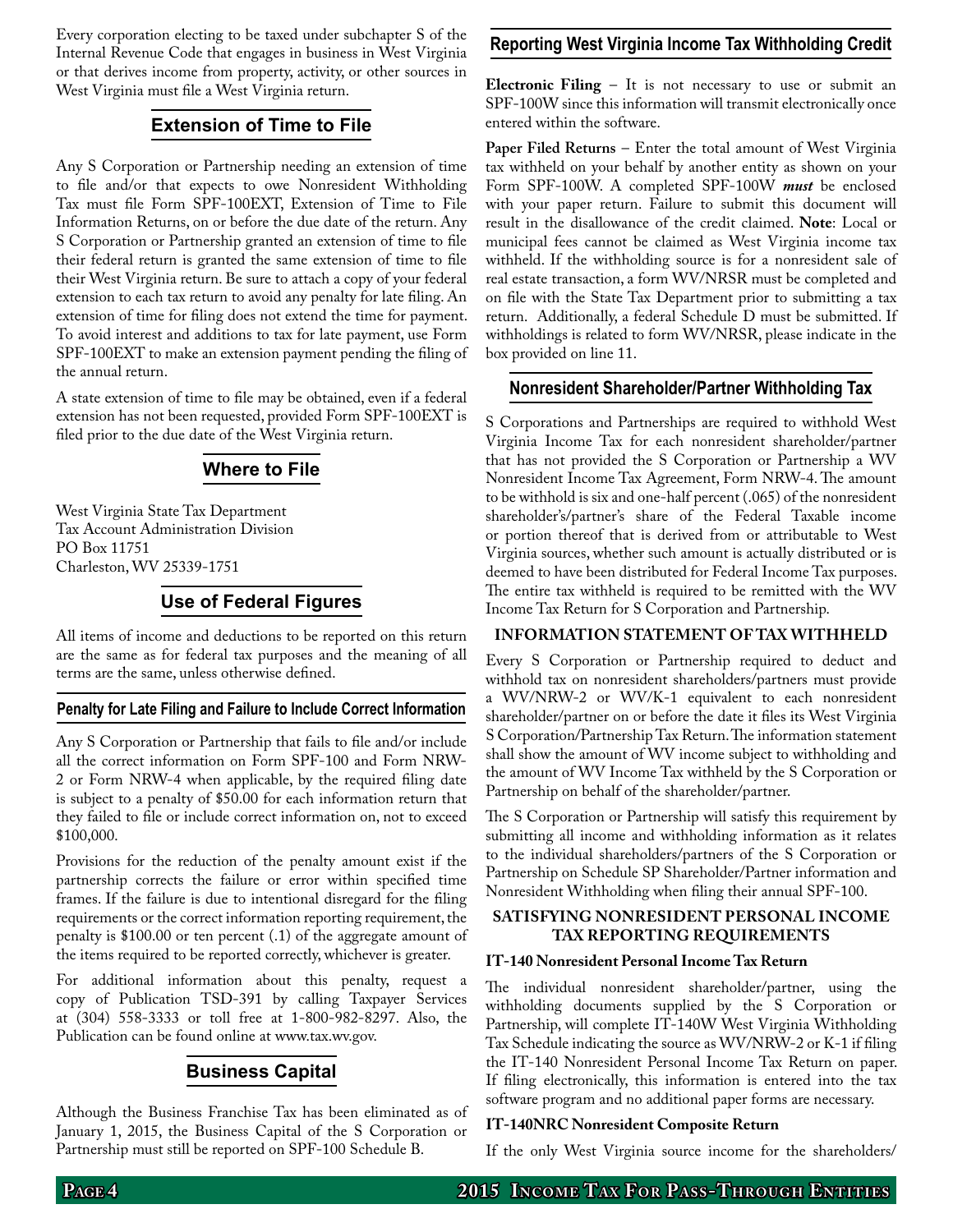partners is derived from the S Corporation or Partnership, the shareholders/partners may elect to satisfy the nonresident income tax reporting requirements using the IT-140NRC Nonresident Composite Tax return in lieu of the IT-140 Nonresident Personal Income Tax Return.This permits the group to file as a single entity with the only signature requirements being of a partner in the case of a partnership or a corporate officer in the case of a corporation.

The S Corporation or Partnership will file the IT-140NRC and is responsible for collecting and remitting all withholding tax due. Filing a composite return requires a copy of the Schedule SP as submitted with the SPF-100 filed by the S Corporation or Partnership indicating which shareholders/partners have elected to be part of the composite return. A processing fee of \$50.00 is also required to be remitted at the time of filing.

**Note:** Form WV/NRW-2 or WV/K-1 equivalent statements should not be submitted unless requested by the Tax Department.

#### **S Corporation/Partnership Income (Loss)**

**S CORPORATIONS:** Form SPF-100, Schedule A is used to report all income (loss) from all activity of the S Corporation, but only to the extent that it is taxable and allocable to the shareholders. If the S Corporation has income (loss) from activity in more than one state, Form SPF-100APT, Schedule B must also be completed.

If an S Corporation has income (loss) from activity in more than one state, and they are able to separately identify and account for items of income and deductions as being directly allocable to WV, they may separately account for the WV business activity on SPF-100, Schedule A, lines 1 through 5 and supporting Federal documents must be attached. If direct allocation is used add SPF-100, Schedule A, lines 8 and 11, and enter the total on line 12. Generally, income derived from the ownership of real or tangible personal property in West Virginia lends itself to direct allocation, whereas income from a business carried on within and without the State would preferably be allocated by apportionment. Unless the books and records of the S Corporation clearly reflect that portion, the allocation must be made by the apportionment formula provided in Form SPF-100APT, Schedule B.

If you have determined your WV Income entirely by direct allocation, you are not eligible to apportion.

**PARTNERSHIPS:** Form SPF-100, Schedule A is used to report all income (loss) from all activity of the Partnership, but only to the extent that it is taxable and allocable to the partners. If the Partnership has income (loss) from activity in more than one state, Form SPF-100APT, Schedule B must also be completed.

#### **Shareholder/Partner Information**

Form SPF-100, lines 1 through 8, and the Schedule SP are used to identify all shareholders/partners and to account for each shareholder/partner's share of the S Corporation/Partnership's income.They are also used to calculate the amount of withholding that is required on the nonresident shareholder/partner's share of the S Corporations/Partnership's income. All shareholders/partners are subject to WV personal income tax under the provisions of WV Code Chapter 11, Article 21. The S Corporation/Partnership is required to withhold income tax on the nonresident shareholders/ partner's share of the S Corporations/Partnership's WV source income under the provisions of Chapter 11, Article 21, Section 71a.

#### **Taxable Year/Method of Accounting**

You must use the same taxable year and method of accounting as you use for federal tax purposes.

#### **Federal Return Information**

A signed, true copy of the first five pages of Federal Form 1120S or 1065, and any supporting documents must be attached to the return when filed.

#### **Interest**

You must pay the entire tax due on or before the due date of the tax return (determined without regard for an extension of time to file). If you do not pay the entire tax due on or before the due date, you must pay interest on the amount of the underpayment from the due date to the date paid. Interest is always due, without exception, on any underpayment of tax.

Interest is imposed at an adjusted rate established by the Tax Commissioner.The annual rate will never be less than eight percent (.08).The interest rate will be determined and in effect for periods of six months.Interest rates in effect for various periods are:

| $7/1/90 - 12/31/91$ | $10\%$ 1/1/98 - 12/31/98 | 9%   |
|---------------------|--------------------------|------|
| $1/1/91 - 6/30/92$  | $9\%$ 1/1/99 - 6/30/00   | 8%   |
| $7/1/92 - 12/31/95$ | $8\%$ 7/1/00 - 12/31/01  | 9%   |
| $1/1/96 - 12/31/96$ | $9\%$ 1/1/02 - 6/30/02   | 8%   |
| $1/1/97 - 12/31/97$ | $8\%$ 7/1/02 - 12/31/15  | 9.5% |

Contact the West Virginia State Tax Department Taxpayer Services Division for the interest rate in effect for other periods. The telephone number is (304) 558-3333 or toll free within West Virginia 1-800-982-8297.

#### **Additions to Tax**

#### **Late Filing**

Additions to tax are imposed for failure to file a return on or before the due date (determined with regard to an extension of time to file). On any amount of tax shown to be due on the return, the additions to tax for late filing is five percent (.05) per month or any part of a month not to exceed twenty-five percent (.25).

#### **Late Payment**

Additions to tax are imposed for failure to pay all tax shown to be due on a return on or before the due date (determined without regard to an extension of time to file).The additions to tax for late payment is imposed at the rate of one half of one percent (.005) per month or part of a month not to exceed twenty-five percent (.25).

When both the five percent (.05) additions to tax for late filing and the one half of one percent (.005) additions to tax for late payment are imposed, the maximum monthly percent is five percent (.05) not to exceed forty-seven and one-half of one percent (.475) of the tax due.

### **Completion and Signature**

All appropriate sections of the return must be completed. All required supporting documents must be attached. An incomplete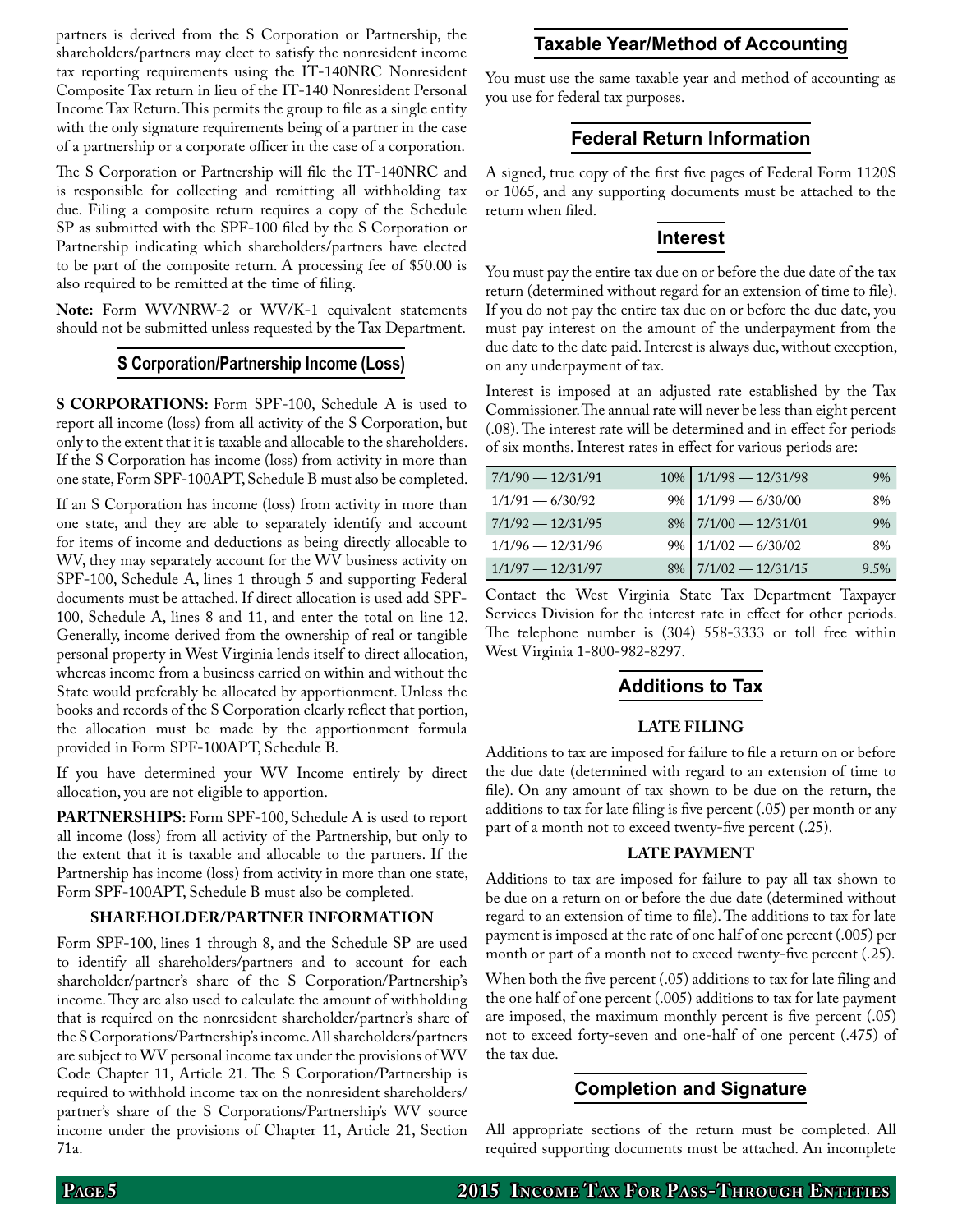return will not be accepted as timely filed. The returns must be signed by an authorized officer or partner.If the return is prepared by someone other than the taxpayer, the preparer must also sign the return and enter his or her complete address.

### **Changes Made by the IRS to Federal Return**

Any S Corporation or Partnership whose reported income or deductions are changed or corrected by the Internal Revenue Service or through renegotiation of a contract with the United States is required to report the change or correction to the West Virginia State Tax Department. This report must be made within 90 days of the final determination by filing an RAR Amended Return and attaching a copy of the revenue agent's report detailing such adjustments.

### **Pass-Through Amended Returns**

An S Corporation or Partnership that filed an amended return with the Internal Revenue Service **must** file an amended return with the West Virginia State Tax Department within **90 days** of filing the amended federal return.

- File Form SPF-100, completing all appropriate lines and checking the **Amended** box under "Type of Return" on page 1. Because West Virginia now uses bar codes on tax forms it is important to use the appropriate forms for the tax year being amended. **Example**: You are amending a tax return for the period ending 12-31-2007; be sure to use the 2007 SPF-100 forms.
- NOTE: Tax forms from different years may have different line numbers; read the line instructions carefully.
- • Any amount paid with the original return should be entered on Form SPF-100, page 2, line 12.
- • If you received a refund or had an amount credited on the original return, enter that amount on Form SPF-100, page 2 line 14.
- • Attach all schedules previously submitted and make any appropriate amended changes.

Amended Returns filed for the purpose of obtaining a refund of an overpayment must be filed within **three years** of the due date of the return (with regard to an extension of time to file), or **two years** from the date the tax was paid, whichever expires later. If your Amended Return has a balance due send the payment along with the tax return.

# **Consistency in Reporting**

In completing your West Virginia Income Tax Return for S Corporations and Partnerships, if you depart from or modify past procedures for classifying business income and nonbusiness income, for valuing property or including or excluding property in the property factor, for treating compensation paid in the payroll factor, for including or excluding gross receipts in the sales factor, you must disclose by separate attached schedule the nature and extent of the variance or modification.

If you make sales of tangible personal property which are shipped into a state in which you are not taxable, you must identify the state to which the property is shipped and report the total amount of sales assigned to such state.

### **Confidential Information**

Tax information which is disclosed to the West Virginia State Tax Department, whether through returns or through department investigations, is held in strict confidence by law. The State Tax Department, the United States Internal Revenue Service, and other states have agreements under which tax information is exchanged. This is to verify the accuracy and consistency of information reported on federal, other state, and West Virginia returns.

# **Schedule SP**

*This schedule must be completed and submitted with all S Corporation and Partnership returns.*

#### **Column A**

Enter the name, address, city, state, and zip code of each shareholder/ partner that the S Corporation or Partnership had during its taxable year. If additional space is needed, attach additional copies of Schedule SP.

#### **Column B**

Enter the social security number or federal employer's identification number of each shareholder/partner listed in column A.

#### **Column C**

If the shareholder/partner is a resident of West Virginia, enter their percent of ownership/interest in this column. **Do not complete columns D through K for West Virginia resident shareholders/ partners.** Enter amount from Schedule SP Grand Total Line, Column C on SPF-100, line 1.

#### **Column D**

If the shareholder/partner is a nonresident ofWest Virginia and has elected to be a member of the nonresident composite group enter their percentage of ownership/interest in this column. Complete Columns G, H, and I for your nonresident shareholders/partners who will be included in the Nonresident Composite Return filing. Enter amount from Schedule SP Grand Total Line Column D on SPF-100, line 2.

#### **Column E**

If the shareholder/partner is a nonresident of West Virginia and has elected *not* to be a member of the composite group, and has not signed Form NRW-4. Enter their percentage of ownership/ interest in this column. Enter amount from Schedule SP Grand Total Line, Column E on SPF-100, line 3.

#### **Column F**

If the S Corporation/Partnership has received Form NRW-4 from the nonresident shareholder/partner, enter their percentage of ownership/interest in this column, and attach the agreement to your return when filed. If Form NRW-4 was filed and submitted in a previous period, and has not been revoked, it is not necessary to file additional copies with your return in subsequent years.Enter amount from Schedule SP Grand Total Line, Column F on SPF-100, line 4.

#### **Column G**

S Corporations enter the amount of your West Virginia income from Form SPF-100, Schedule A line 12. Partnerships,enter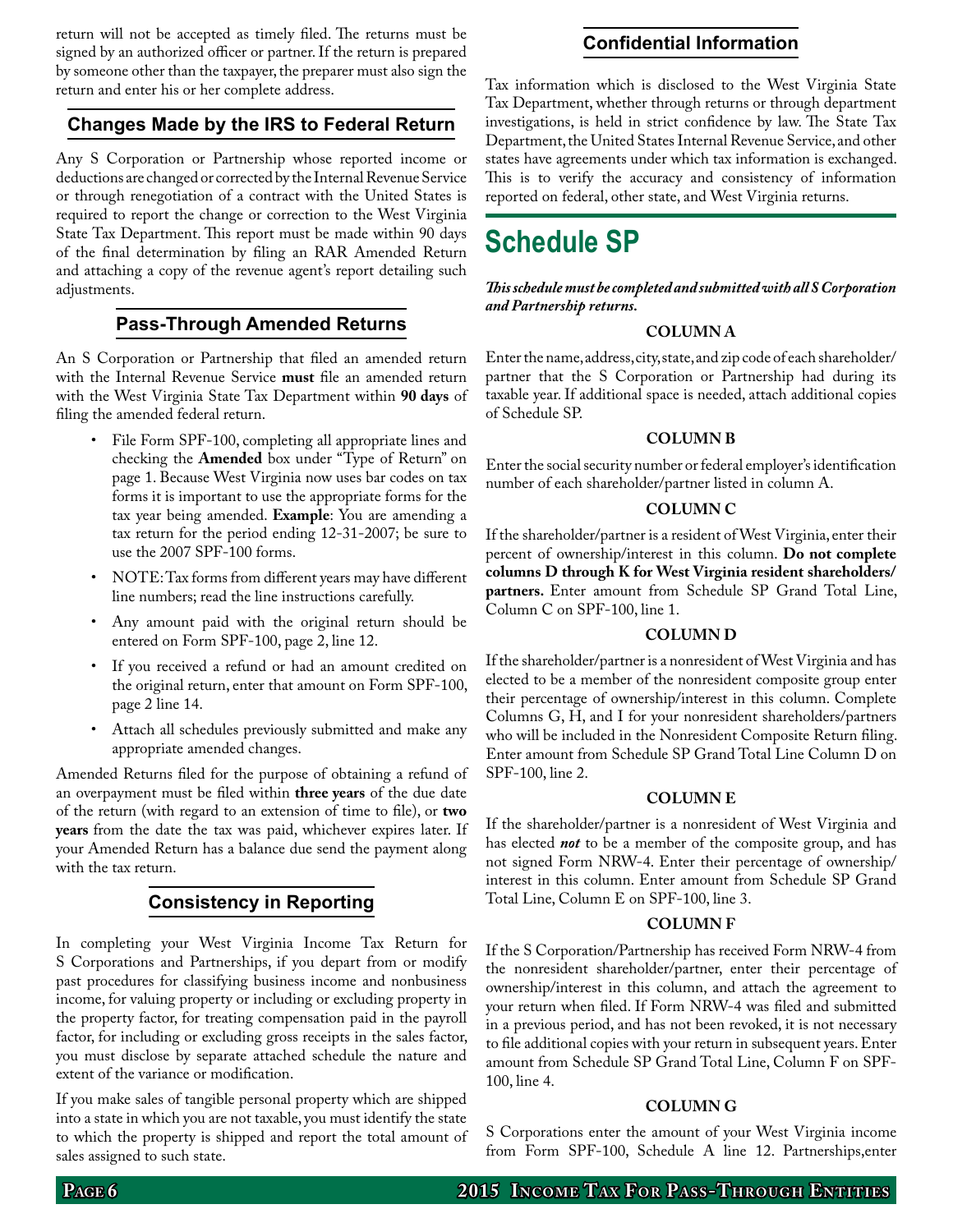the amount of your West Virginia income from Form SPF-100 Schedule A, line 10.

#### **Column H**

Multiply the dollar amount in column G by the percent of ownership/interest from column D and enter the result in column H.

#### **Column I**

Multiply the dollar amount in column H by the tax rate of .065 and enter the result in column I.

#### **Column J**

Multiply the dollar amount in column G by the percent of ownership/interest from column E and enter the result in column J.

#### **Column k**

Multiply the dollar amount in column J by the tax rate of .065 and enter the result in column K.

#### **Column l**

Enter the amount of tax credits allocated by the S Corporation/ Partnership to each shareholder/partner. The Schedule SP Grand Total Line, Column L must match SPF-100TC, line 12 of the Tax Credit Used in Current Year column.

#### **Schedule SP grand total line**

Total the columns. If you have attached additional pages of Schedule SP, enter the totals of the columns from all the pages of Schedule SP on the first Schedule SP page in the "SCHEDULE SP GRAND TOTAL" line. Transfer the appropriate column totals to the front of the return (SPF-100).

**SPECIAL NOTE:** S Corporations/Partnershipswith nonresident shareholders/partners must review the following forms:

**NRW-2** – Statement of West Virginia Income Tax Withheld for Nonresident Individual or Organization

**SPF-100EXT** – Extension of Time to File Information Returns

These forms contain important information about the nonresident withholding requirements. You may find these forms online at www.tax.wv.gov.

#### **Extension Payments**

Extension requests and tentative payments of nonresident withholding tax, for both shareholders/partners who are included on the Nonresident Composite Return and for those who will be filing individual returns, must be submitted by the S Corporation/ Partnership on Form SPF-100EXT.

# **SPF-100**

#### **Instructions**

On page 1, enter the beginning and ending tax year dates covered by this return. Clearly print or type your name and address. If filing under extension, enter extended due date. In the "CHECK **applicable boxes**" section, check all boxes that apply to the return being filed.

Attach a copy of the **first five pages** of your **signed** federal return (Form 1120S or 1065), and schedule M-3 if applicable. Please attach any additional information and/or statements as required.

**All S Corporations/Partnerships must complete SPF-100 Schedule SP before completing lines 1 through 8.**



Enter the total percentage from, Schedule SP, Column C, Grand Total line.



Enter the total percentage from Schedule SP, Column D, Grand Total line.



Enter the total percentage from Schedule SP, Column E, Grand Total line.



Enter the total percentage from Schedule SP, Column F, Grand Total line.

5  $\sqrt{ln}$ e

Enter the total dollar amount from Schedule SP, Column G. (Please note: This amount must match SPF-100, Schedule A, line 12 if an S Corporation or SPF-100, Schedule A, line 10 if a Partnership.)



Enter the total amount from Schedule SP, Column I, Grand Total line.



Enter the total amount from Schedule SP, Column K, Grand Total line.



Total Withholding Tax due (add lines 6 and 7).



Enter the credit carried foward from the prior tax year here.



Enter estimated and extension payments here.



Enter the amount from your SPF-100W, Column C, Grand Total Line submitted with your return. Check box if any withholdings are from NRSR (nonresident sale of real estate).



Amount paid with original return (amended return only).



 **<sup>i</sup> <sup>n</sup> <sup>e</sup>** Overpayment previously refunded or credited (amended return only).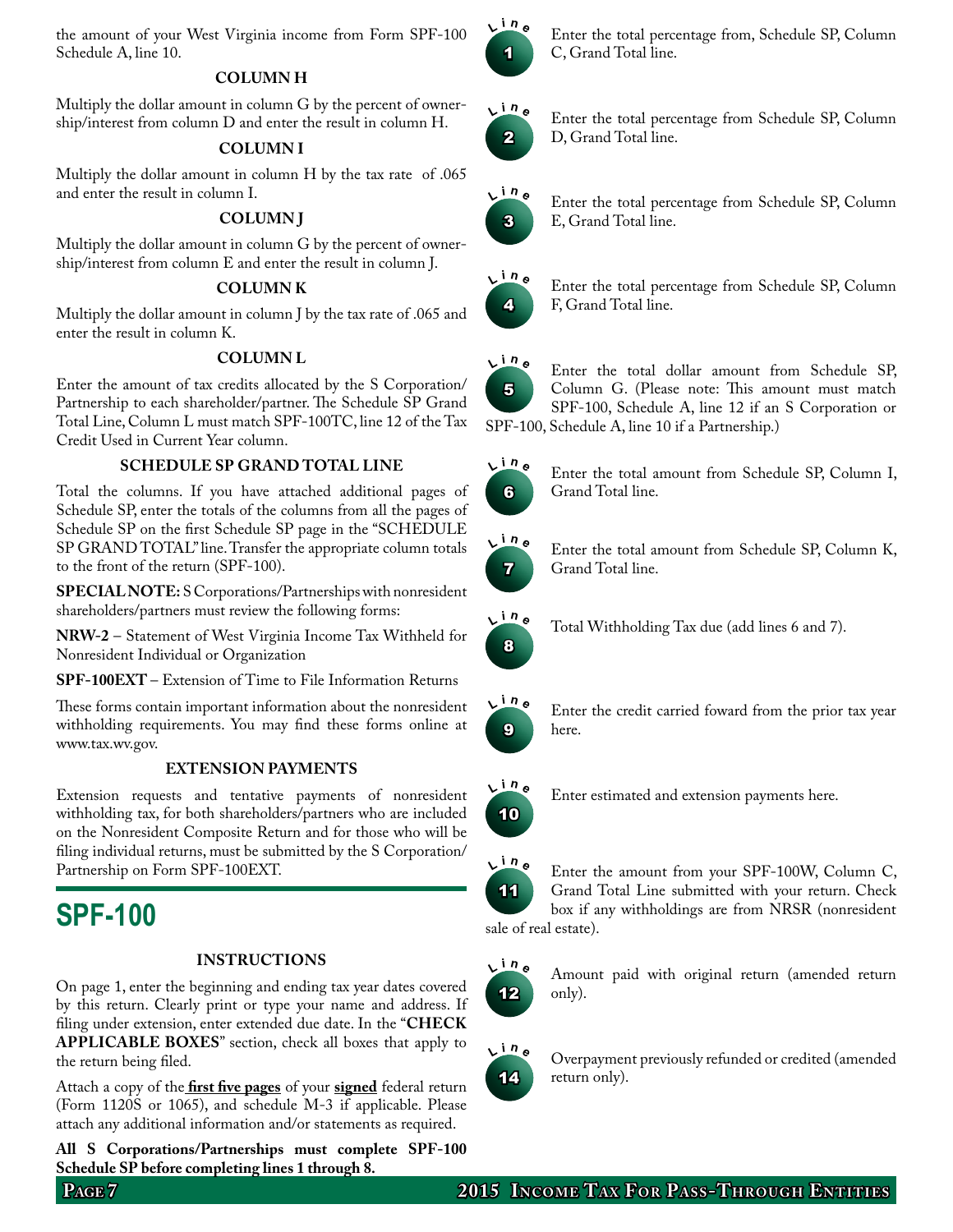

Total payments. Line 13 minus line 14.



Tax Due – If line 15 is smaller than line 8, enter amount owed here, otherwise, skip to line 20.



 **<sup>i</sup> <sup>n</sup> <sup>e</sup>** Calculate interest due. See the general information on page 5 of this booklet for additional information regarding interest.



 **<sup>i</sup> <sup>n</sup> <sup>e</sup>** Calculate additions to tax due. See the general information on page 5 of this booklet for additional information regarding additions to tax.



 **<sup>i</sup> <sup>n</sup> <sup>e</sup>** Remit this amount. If paying by check, make the check payable to the West Virginia State Tax Department.For other payment options see www.tax.wv.gov.



An overpayment may be credited to next year's tax or refunded, either in whole or part. Enter on line 21 the amount of overpayment to be credited to next year's tax. Enter on line 22 the amount of overpayment to be refunded.

# **SPF-100 Schedule A**

Please note that if the S Corporation or Partnership has income from sources both within and without West Virginia, they must complete Form SPF-100APT to determine how much of their income is from a West Virginia source.



 **<sup>i</sup> <sup>n</sup> <sup>e</sup>** An <sup>S</sup> Corporation will enter the ordinary income (loss) as shown on Federal Form 1120S. A partnership will enter the ordinary income (loss) as shown on Federal Form 1065.



Enter the amount of all other gross income (loss) of the S Corporation as shown on Federal Form 1120S, Schedule K that is not included on line 1. Enter the amount of all gross income (loss) of the partnership shown on





 **<sup>i</sup> <sup>n</sup> <sup>e</sup>** <sup>S</sup> Corporations will enter the amount of any expenses or deductions as shown on Federal Form 1120S, Schedule K, that are not included on line 1. Partnerships will enter

the amount of any expenses or deductions as shown on Federal Form 1065, Schedule K, that are not included on line 1.



Net modifications to federal income: S Corporation enter amount from SPF-100, Schedule A-2, line 26; Partnership enter amount from SPF-100, Schedule

A-1, line 13.



**See the instructions for Form SPF-100APT, Schedules** A1 and A2 for proper classification of nonbusiness income. For S Corporations with nonbusiness income from sources within and without West Virginia, enter the amount from SPF-100APT, Schedule A-1, line 8 here.



If income is derived from sources within and without West Virginia, enter the apportionment factor from Form SPF-100APT, Schedule B, part 1 or part 2 or part 3 as applicable.



For S Corporations with nonbusiness income from sources within West Virginia, enter the amount from SPF-100, Schedule A-2, line 12.

# **SPF-100 Schedule A-1**

# **Partnerships**

West Virginia law requires certain items of income and deductions to be added to or subtracted from the Partnership's federal partnership income. Enter the appropriate increasing and decreasing modifications as indicated on lines 1 through 10. Enter allowance for governmental obligations/obligations secured by residential property from Schedule A-3, line 9 on Schedule A-1, line 11.

# **SPF-100 Schedule A-2**

**S Corporations**

### **Increasing Adjustments**



Enter exempt interest or dividends from any state or local bonds or securities from your federal return Form 1120S, Schedule K or Schedule M-1.



Enter the amount of US Government obligation interest or dividends not exempt from state tax, less related expenses not deducted on your federal return. Attach supporting documentation.



Attach an itemized schedule of taxes or licenses from your federal income tax return Form 1120S or pro forma.



Taxpayers can elect to expense the cost of certain air and water pollution control facilities located in West Virginia in the year in which the cost of

acquisition, construction, or development was paid or incurred. Eligible air and water pollution control facilities are those located in West Virginia that are "certified pollution control facilities" as defined by Section 169(d) of the Internal Revenue Code. If this election is made, the total amount of any federal deduction for depreciation or amortization of such facilities is disallowed. The election is made on the return for the year in which the cost is paid or incurred. Once made, the election or non-election is irrevocable.

A taxpayer who reports all income to West Virginia will make the adjustment for the cost of facilities on line 20.The depreciation or amortization on the facilities, including that attributable to cost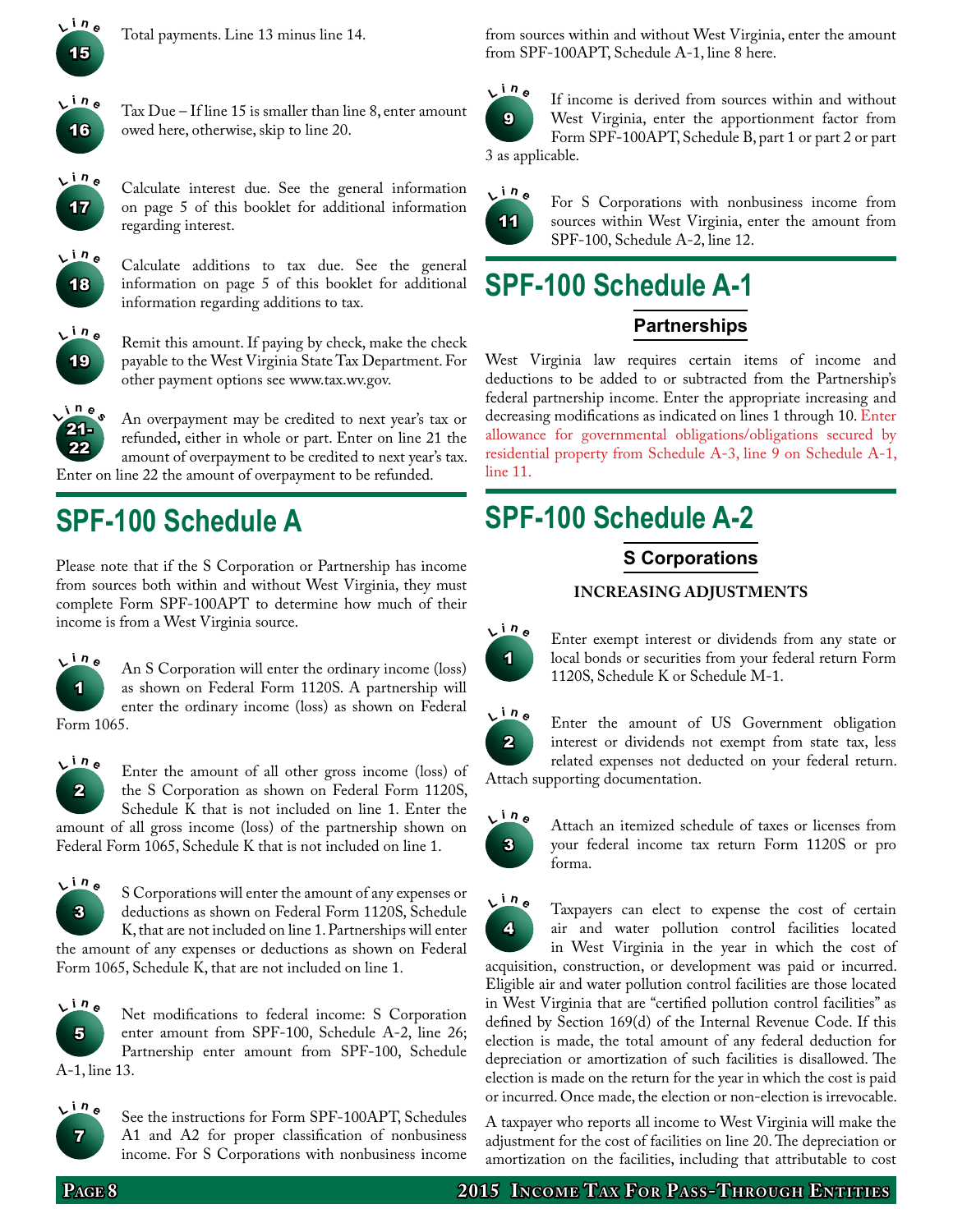expensed this year as well as prior years, deducted on the federal return, is entered on line 4. A taxpayer who is subject to allocation and apportionment makes the adjustment for the cost of the facilities on Form SPF-100APT, Schedule A2, line 9, column 3. The depreciation or amortization on the facilities, deducted on the federal return for this year as well as previous years, is entered on Form SPF-100APT, Schedule A2, lines 10 and 11, column 3.



 **<sup>i</sup> <sup>n</sup> <sup>e</sup>** Corporations which are exempt from federal income tax are exempt from West Virginia Corporation Net Income Tax. If such corporation has unrelated business

taxable income, as defined by Section 512 of the Internal Revenue Code, they must pay West Virginia Corporation Net Income Tax on the unrelated business taxable income. Enter the unrelated business taxable income as reported on Federal Form 990T.



If you claim the West Virginia Neighborhood Investment Program Tax Credit, any deduction, decreasing adjustment, or decreasing modification

taken on your federal return for any charitable contribution made to such Neighborhood Investment Program and for which the West Virginia credit is claimed, must be added back on line 6.



 **<sup>i</sup> <sup>n</sup> <sup>e</sup>** Taxpayers with foreign source income must adjust their federal taxable income by the amount of their taxable income or loss from sources outside the United States.

In determining foreign source income, the provisions of Sections 861, 862, and 863 of the Internal Revenue Code apply. Complete the following worksheet:

| <b>Foreign Source Income Worksheet</b>                      |  |  |  |  |
|-------------------------------------------------------------|--|--|--|--|
| 1. Taxable Income from sources<br>outside the United States |  |  |  |  |
| 2. LESS: Foreign dividend gross up                          |  |  |  |  |
| 3. LESS: Subpart F income                                   |  |  |  |  |
| 4. West Virginia adjustment                                 |  |  |  |  |

If the amount on line 4 of the worksheet is a positive figure, enter it on line 19. If it is a negative figure, enter the amount of the loss on line 7 without the negative sign. Attach copies of Federal Form 1118 to support your calculation. If you did not file Federal Form 1118, you must prepare and file a pro forma Federal Form 1118 to support your adjustment. If you filed a consolidated Federal Form 1118 and file separate or unitary West Virginia returns, attach both the true consolidated and a pro forma Federal Form 1118 to support your adjustment.



Enter the amount of foreign taxes as deducted on your Federal Form 1120S.



 **<sup>i</sup> <sup>n</sup> <sup>e</sup>** Enter Qualified Production Activity Deduction taken under IRC §199.



 **<sup>i</sup> <sup>n</sup> <sup>e</sup>** Add back for expenses related to certain REIT's and regulated investment companies (WV Code §11-24- 4b).



Enter any other increasing adjustments here. Enter a description/explanation in the space provided. Attach supporting documentation.

### **Decreasing Adjustments**



**<sup>i</sup> <sup>n</sup> <sup>e</sup>** Attach supporting documentation.



**<sup>i</sup> <sup>n</sup> <sup>e</sup>** Attach supporting documentation.



**<sup>i</sup> <sup>n</sup> <sup>e</sup>** Attach supporting documentation.



Enter total and include copy of Federal Form 3800 or 5884 and/or other as applicable.



Enter total from Federal Form 1120S.



20

**<sup>i</sup> <sup>n</sup> <sup>e</sup>** See instructions for line 4.

21  $\frac{\ln n}{2}$  **<sup>i</sup> <sup>n</sup> <sup>e</sup>** <sup>A</sup> decreasing adjustment to federal taxable income is allowed for employer contributions to a medical savings account established pursuant to WV Code §33-16-15, to the extent included in federal taxable income, less any portion of the employer's contributions withdrawn for purposes other than payment of medical expenses. The amount taken as a decreasing adjustment may not exceed the maximum amount that would have been deductible from the corporation's federal taxable income if the aggregate amount of the corporation's contributions to individual medical savings accounts established under WV Code §33-16-15 had been contributions to a qualified plan as defined under the Employee Retirement Income Security Act of 1974 (ERISA), as amended.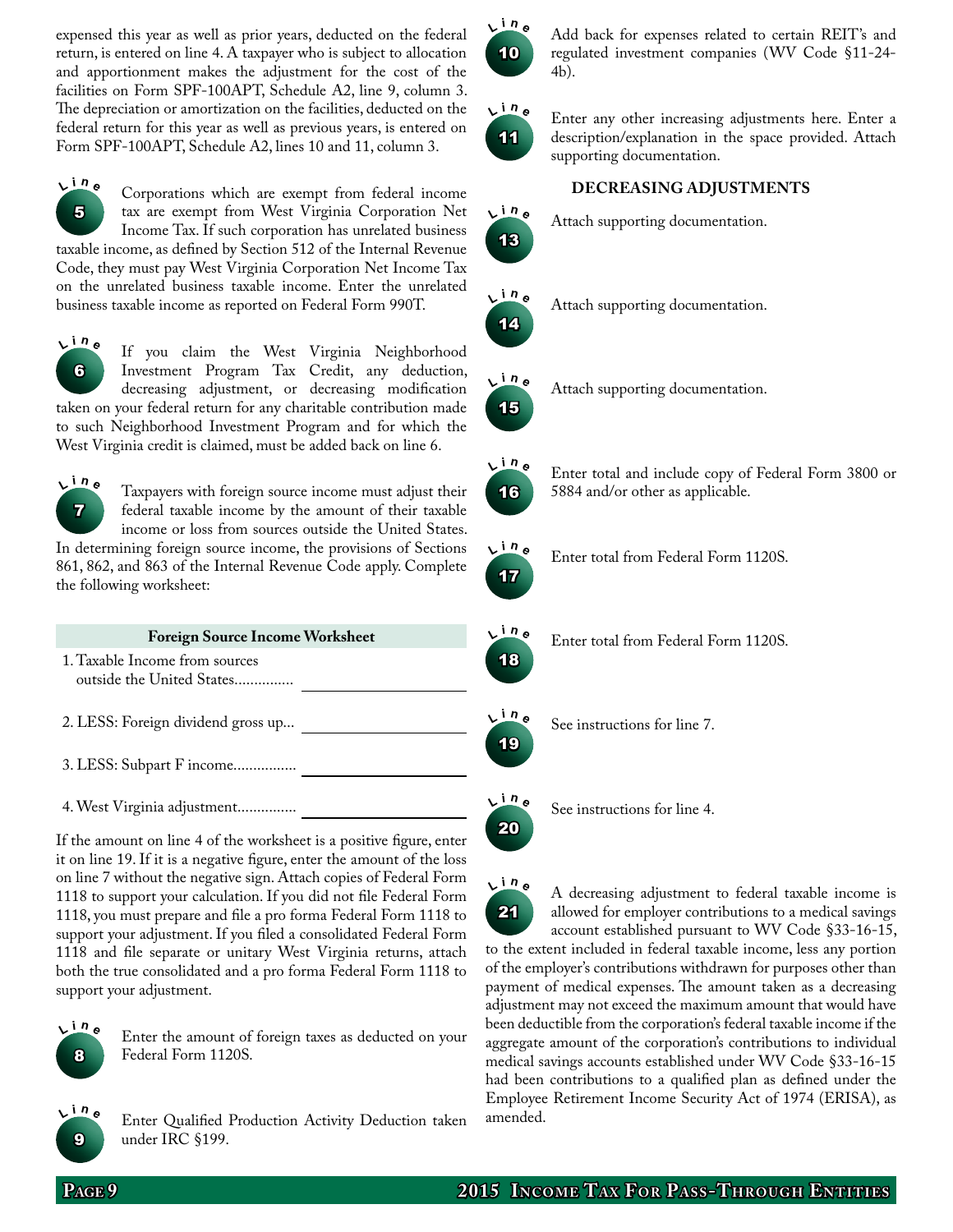

Enter other decreasing adjustments here. Enter a description/explanation in the space provided. Attach supporting documentation.



Taxpayers that own certain tax-exempt government obligations and obligations secured by certain residential property located in West Virginia can take a special allowance that further reduces federal taxable income.



**<sup>i</sup> <sup>n</sup> <sup>e</sup>** Add lines <sup>23</sup> and 24.



Line 12 minus line 25. Enter the amount here and on SPF-100, Schedule A, line 5.

# **SPF-100 Schedule A-3**

Taxpayers that own certain tax exempt government obligations and obligations secured by certain residential property in West Virginia can take a special allowance that further reduces federal taxable income.

The value of these obligations and loans is determined using the average of the monthly beginning and ending account balances. These account balances are determined at cost in the same manner that such obligations, investments, and loans are reported on the balance sheet of your federal tax return.



Attach a copy of worksheets supporting the calculations of average monthly balance.



Average of beginning and ending balance of total assets on Schedule L of Federal Form 1120S or Federal Form 1065.



**<sup>i</sup> <sup>n</sup> <sup>e</sup>** Adjusted income.

# **SPF-100 Schedule B**

# **Computation of Business Capital**

S Corporations and Partnerships must complete this section to determine their capital base.The capital base is the average of their dollar amounts of the beginning and ending balances of certain entries from the balance sheet of your Federal Tax Return as filed or as would have been filed with the Internal Revenue Service for the taxable year.

S Corporations and Partnerships not required by Federal law to complete and file a balance sheet are required to complete a pro forma balance sheet in order to calculate their Business Capital. A pro forma balance sheet is the balance sheet that the S Corporation or Partnership would have filed with the Internal Revenue Service had they been required to file one.

S Corporations complete lines 1 through 9 and line 11 as

applicable. Partnerships complete line 10 only. S Corporations and Partnerships complete lines 12 through 16 as applicable. Add the amounts in column 1 and column 2 and divide the result by the number 2 to determine the average capital in column 3.



Taxpayers that own certain tax exempt government obligations and obligations secured by certain residential property located in West Virginia can take an allowance

that reduces their capital. If you do not qualify for the special allowance, skip lines 12 and 13. Instead, enter the amount from line 10 if a Partnership or line 11 is an S Corporation on line 14.



 **<sup>i</sup> <sup>n</sup> <sup>e</sup>** Generally, the apportionment factor used to apportion your income for Income Tax purposes is used to apportion your capital base for Business Capital calculation purposes.There are two exceptions:

- 1. The special apportionment rules for certain motor carriers **cannot** be used for the Business Capital calculation. Motor carriers will need to complete Form SPF-100APT, Schedule B, Part 1 to determine their apportionment factor for Business Capitol calculation purposes.
- 2. Taxpayers exempt from, or not subject to, the West Virginia Income Tax must complete Form SPF-100APT Schedule B to determine their apportionment factor for Business Capital calculation.

**Apportionment factor:** Complete Form SPF-100APT, Schedule B Apportionment Factors for Multistate S Corporations/Partnerships.Enter Part 1, line 8 or Part 3, column 3 on SPF-100, Schedule B, line 15.

**\*\*\*Important note regarding line 15\*\*\***

**Form SPF-100APT, schedule b must be completed and attached. failure to attach completed form will result in 100% apportionment to West Virginia!**



**<sup>i</sup> <sup>n</sup> <sup>e</sup>** Multiply line <sup>14</sup> by line <sup>15</sup> and enter the result here.

# **SPF-100APT**

# **Schedules A1 & A2: Allocation of Nonbusiness Income for S Corporations Only**

If your business activities take place both within and without West Virginia and you are also taxable in another state, certain items of nonbusiness income that are included in federal taxable income are directly allocated. All other income must be apportioned.

Business income arises from transactions and activities in the regular course of the corporation's trade or business, and includes income from tangible and intangible property if the acquisition, management or disposition of the property constitutes integral parts of the corporation's trade or business.

Nonbusiness income includes all income that is not classified as business income, less all expenses attributable to the production of this income. Nonbusiness income is allocated to West Virginia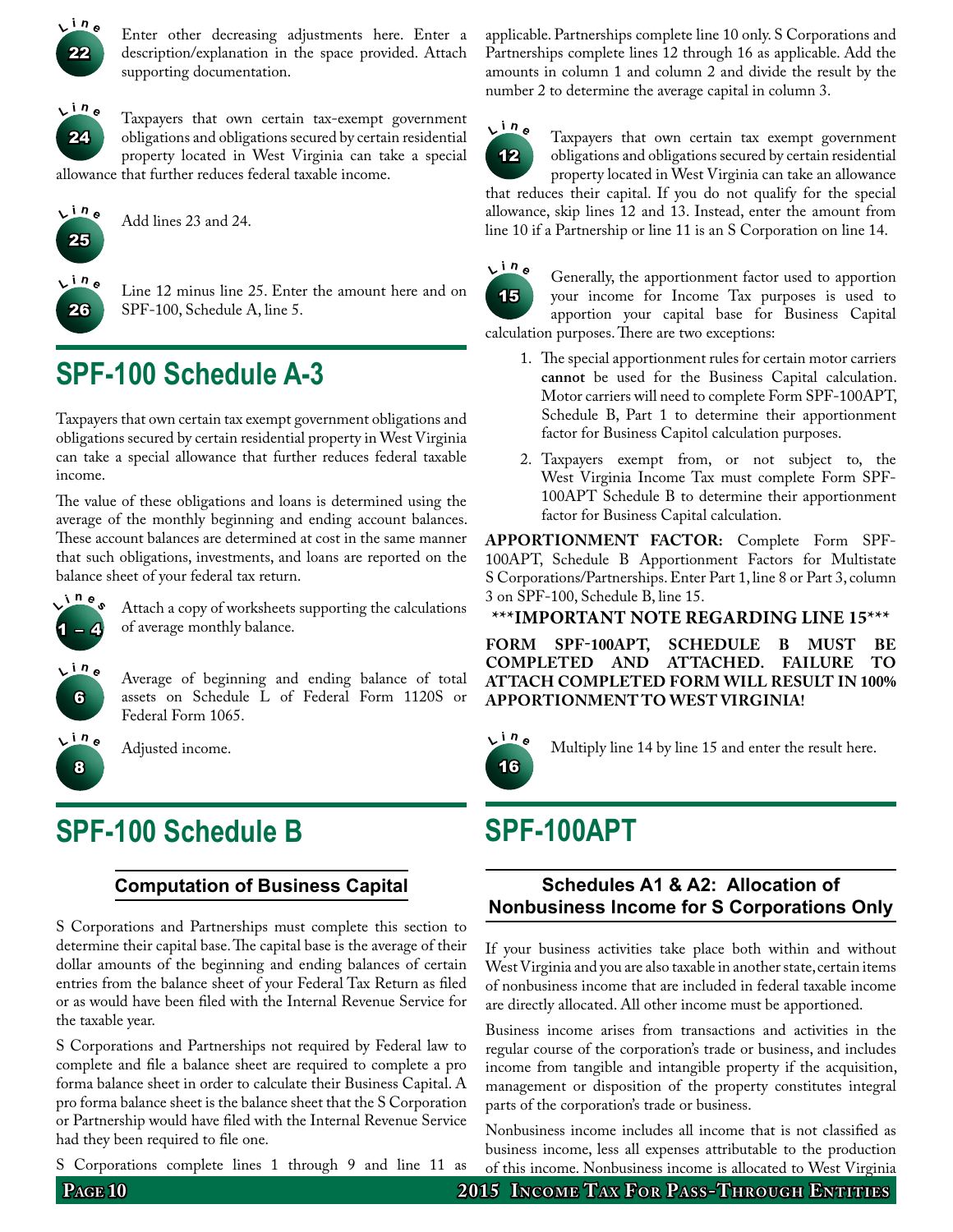if (1) the S Corporation's commercial domicile, the principal place from which the trade or business is managed, is located in West Virginia, or (2) property creating the nonbusiness income is utilized in West Virginia. Nonbusiness income from real property is allocated if the property is located in West Virginia. Nonbusiness income from tangible personal property is allocated to West Virginia if the property is utilized in West Virginia or the property was located in West Virginia at the time of its sale. Nonbusiness income from intangible personal property is allocated toWest Virginia if the corporation's commercial domicile is located in West Virginia or, in the case of patents and copyrights, if they are used in West Virginia.

For a detailed discussion of allocation of nonbusiness income, you may request a copy of Publication TSD-392, "Corporation Net Income Tax Nonbusiness Income" by contacting our Taxpayer Services Division or online at www.tax.wv.gov.

Determine nonbusiness income allocated to West Virginia and outside West Virginia by completing Form SPF-100APT, Schedules A1 and A2. Only those types of nonbusiness income listed on Form SPF-100APT, Schedules A1 and A2 can be allocated. Any other type of income that the corporation classifies as nonbusiness must be apportioned.



12  $\sqrt{ln}$ e

Enter the amount from Form SPF-100APT Schedule A1, column 3, line 8, on Form SPF-100, Schedule A, line 7.

Enter the amount from Form SPF-100APT Schedule A2, column 3, line 12 on Form SPF-100, Schedule A, line 11.

### **Schedule B: Apportionment Formula**

If your business activities take place both within and without West Virginia and you are also taxable in another state, all net income, after deducting those items of nonbusiness income allocated on Form SPF-100APT Schedules A1 and A2, must be apportioned to West Virginia by using the appropriate apportionment formula. **Completion of the SPF-100APT, Schedule B is required even if apportionment is zero.**

**Special apportionment formulas apply to motor carriers and to**  financial organizations. If you are filing for a motor carrier, follow the apportionment instructions for Form SPF-100APT, Schedule B, Part 2. If you are filing for a financial organization, follow the apportionment instructions for Form SPF-100APT, Schedule B, Part 3.

Multistate corporations will use the standard apportionment formula of payroll, property, and sales, with the sales factor double weighted, and will complete Form SPF-100APT, Schedule B, Parts, 1, 2, and 3 as applicable.

#### **Multistate S corporations/partnerships – four factor apportionment formula**

#### **Part 1 regular entities**

To Determine your West Virginia apportionment percentage, first determine the following factors

PROPERTY FACTOR. Property includes all real and tangible

personal property owned or rented and used during the taxable year to produce business income. Property used in connection with the items of nonbusiness income allocated in SPF-100APT, Schedules A1 and A2 shall be excluded from the factor.

Property must be included in the property factor if it is actually used or is available for, or capable of being used during the taxable year. Property held as reserves, standby facilities, or reserve sources or materials must be included. Property or equipment under construction (except goods in process that can be inventoried) must be excluded until it is actually used to generate business income. Movable property, such as tools, construction equipment and trucks, used both within and without West Virginia, shall be included in the numerator of the fraction on the basis of total time within the state during the taxable year.

Property owned is valued at original cost. Property rented is valued at eight times the net annual rate. Leasehold improvements are considered property owned and are included at their original cost. Generally, original cost is the basis of the property for federal income tax purposes at the time of acquisition and adjusted by subsequent capital additions or improvements and partial dispositions by reason of sale, exchange, abandonment, etc. As a general rule, property is included in the factor by averaging its values at the beginning and ending of the taxable period. However, the Tax Commissioner may require or allow averaging by monthly values if such method is required to properly reflect the average value of the taxpayer's property for the taxable year.

Determine the property factor by entering the appropriate amounts in line 1. Enter West Virginia property in column 1 and property everywhere in column 2.



Divide column 1 by column 2 and enter the result in column 3. State the result as a decimal and round to six (6) places after the decimal point.

**PAYROLL FACTOR.** The payroll factor shall include the total amount of compensation paid to employees during the taxable year. The total amount paid is determined upon the basis of the taxpayer's accounting method for federal income tax purposes. If you have adopted the accrual method of accounting for federal purposes, all compensation shall be deemed to have been paid. Compensation may be included in the payroll factor by use of the cash basis only if you have permission from the Tax Commissioner for an alternate method of apportionment. Compensation means wages, salaries, commissions, and other forms of remuneration paid to employees for personal services.Payments made to an independent contractor or any other person not properly classified as an employee are excluded. Only amounts paid directly to employees are included in the payroll factor. Do not include compensation paid to employees engaged exclusively in an activity that generates nonbusiness income that you allocated in Form SPF-100APT, Schedules A1 and A2.

The denominator of the payroll factor is the total compensation paid by the taxpayer during the taxable year, as shown on the federal income tax return filed with the Internal Revenue Service and as reflected in the schedule of wages and salaries and that portion of the cost of goods sold which reflect compensation.

The numerator of the payroll factor is the total amount paid in West Virginia during the taxable year by the taxpayer for compensation. Compensation is paid in West Virginia if any of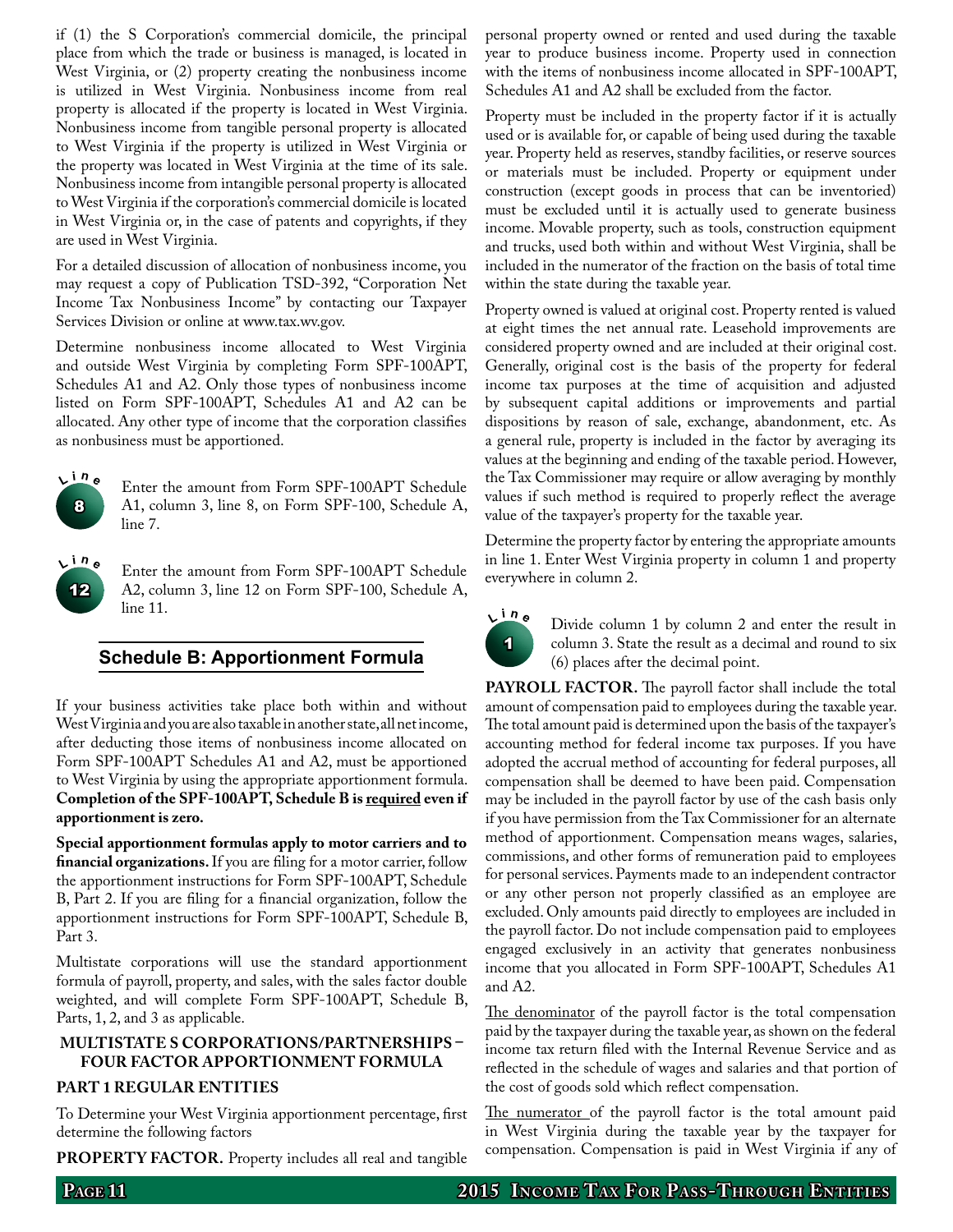the following tests, applied consecutively, are met:

- A. The employee's service is performed entirely within West Virginia;
- B. The employee's service is performed both within and without West Virginia but the service performed without West Virginia is "incidental" to the employee's service within West Virginia (the word "incidental" means any service which is temporary or transitory in nature or which is rendered in connection with an isolated transaction);
- C. If the employee's services are performed both within and without West Virginia, the employee's compensation will be attributed to West Virginia (1) if the employee's base of operations is in West Virginia; or (2) if there is no base of operations in any state in which part of the service is performed,but the place from which the service is directed or controlled is in West Virginia; or (3) if the base of operations or the place from which the service is directed or controlled is not in any state in which some part of the service is performed, but the employee's residence is in West Virginia. Base of operation is the place from which the employee starts their work and to which they customarily return in order to receive instructions or communications from customers or others, or to replenish stock or other materials, repair equipment, or perform any other functions necessary to the exercise of their trade or profession at some other point or points.

Determine the payroll factor by entering the appropriate amounts in line 2. Enter West Virginia payroll in column 1 and payroll everywhere in column 2.

2  $L^{\text{in}}$ e

Divide column 1 by column 2 and enter the result in column 3. Round to six (6) places after the decimal point.

**SALES FACTOR.** The term "sales" means all gross receipts of the taxpayer that are business income. Thus, the sales factor includes all gross receipts derived from transactions and activity in the regular course of your trade or business,less returns and allowances.Do not include interest or dividends from obligations of the United States government, which are exempt from taxation in West Virginia, or gross receipts from an activity that produced nonbusiness income that you allocated in Form SPF-100APT, Schedules A1 and A2.

The denominator (column 2) of the sales factor includes all gross receipts derived from transactions and activity in the regular course of your trade or business that was reflected in your gross income reported and as appearing on your federal income tax return unless otherwise excluded. **Sales of tangible personal property delivered or shipped to a purchaser within a state in which you are not taxed (e.g. under Public Law 86-272) are to be excluded from the denominator.**

The numerator (column 1) of the sales factor includes all gross receipts attributable toWest Virginia and derived from transactions and activity in the regular course of your trade or business. All interest income, service charges or time-price differential charges incidental to such gross receipts must be included regardless of the place where the accounting records are maintained or the location of the contract or other evidence of indebtedness.

**Sales of Tangible Personal Property.** Gross receipts from sales of tangible personal property are in West Virginia if:

- 1. The property is received in West Virginia by the purchaser (except sales to the United States government) regardless of the F.O.B. point or other conditions of sales.
- 2. The property is shipped from an office, store, warehouse, factory or other place of storage in West Virginia and the purchaser is the United States government.

Sales within West Virginia are generally determined on a destination basis. If the purchaser picks up or otherwise receives the property in West Virginia, the sale is treated as taking place in West Virginia. If the property is delivered by common carrier or other means of transportation, the place at which the property is received after all transportation is completed is the place where the sale took place. Direct delivery in West Virginia, other than for purpose of transportation, to a person or firm designated by a purchaser, constitutes delivery to the purchaser in West Virginia regardless of where title passes or other conditions of sale.

Direct delivery outside West Virginia to a person or firm designated by a purchaser does not constitute delivery to a person in West Virginia.

**Other Sales.** Gross receipts from transactions other than sales of tangible personal property are attributable to West Virginia if:

- 1. The income producing activity which gives rise to the receipts is performed entirely in West Virginia;
- 2. The income producing activity is performed both in and outside West Virginia and a greater portion of the income producing activity is performed in West Virginia than any other state, based on the cost of performance; or
- 3. The sale constitutes business income to the taxpayer or the taxpayer is a financial organization subject to the special apportionment rules. (Refer to West Virginia Code §11-24-7 for a discussion of income producing activity and cost of performance)

Gross receipts from the sale, lease, rental, or licensing of real property are in West Virginia if the real property is located in West Virginia. Gross receipts from the rental, lease, or licensing of tangible personal property are in West Virginia if the property is located in West Virginia. If such property is both within and without West Virginia during the rental, lease, or licensing period, gross receipts attributable to West Virginia shall be determined based upon the total time within the state during the taxable year. Gross receipts for the performance of personal services are in West Virginia if such services are performed in West Virginia.

Determine the sales factor by entering the appropriate amount on line 3. Enter the West Virginia sales in column 1 and sales everywhere in column 2.

3 **L <sup>i</sup> <sup>n</sup> <sup>e</sup> Column 2. Total sales.** This amount, when added to the total gross nonbusiness income, as shown on Schedule A1, column 1, must equal the sum of your items of gross income as reported on your federal income tax return. Any differences must be noted and explained in an attachment to your return.

| Sum of gross income items on federal<br>return                         |  |  |  |
|------------------------------------------------------------------------|--|--|--|
| Less total allocated income (Form<br>SPF-100APT Schedule A1, column 1) |  |  |  |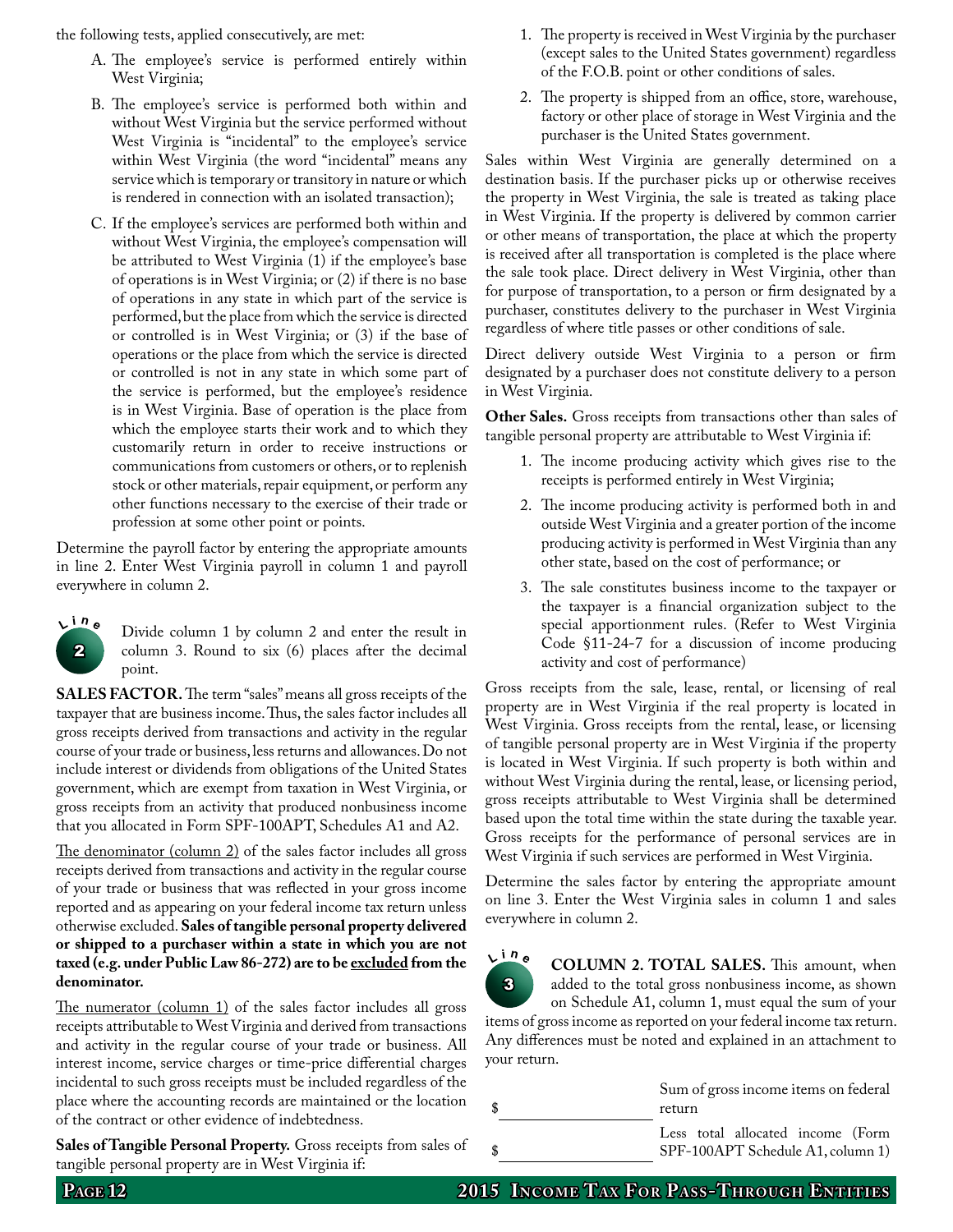Equals Form SPF-100APT, Schedule B, column 2, line 3.



\$

Enter the total gross receipts from sales of tangible personal property delivered or shipped to a purchaser within a state in which you are not taxed (e.g. Public Law 86-272).This is the throw out rule per WV Code §11-24-7(e) (11)(B) and §11-23-5(l)(2).



In column 1, enter the amount from line 3. In column 2, subtract line 4 from line 3 and enter the difference. Then divide column 1, line 5 by column 2, line 5 and enter the result in column 3, line 5. State the result as a decimal and round

to six (6) places after the decimal.



Enter line 5 again.



 **<sup>i</sup> <sup>n</sup> <sup>e</sup>** Add column 3, lines 1, 2, 5, and <sup>6</sup> and enter the sum in column 3.



Divide the six (6) digit decimal from column 3, line 7 by the number 4, reduced by the number of factors, if any, showing zero in column 2, lines 1, 2, 5, or 6. Enter the

six (6) digit decimal fraction from column 3, line 8 on Form SPF-100, Schedule A, line 9, and Schedule B, line 15.

#### **Motor Carriers – Special Single Factor Formula**

PART 2 - VEHICLE MILES. Motor carriers of property or passengers are subject to special apportionment rules. Motor carriers must apportion their business income by using a single factor formula of vehicle miles.

#### **The special apportionment formula for motor carriers is to be used for the** *Calculation of Income Tax ONLY!* **The special formula rules do NOT apply to the West Virginia Business Capital calculation.**

A motor carrier is any person engaged in the transportation of passengers and/or property for compensation by a motor propelled vehicle over roads in West Virginia, whether on a scheduled route or otherwise. The term "vehicle miles" means the operations of a motor carrier over a distance of one mile.

The special apportionment formula for motor carriers does NOT apply if:

- A. The motor carrier neither owns nor rents any real or tangible personal property located in West Virginia, has made no pick ups or deliveries within West Virginia, and has traveled less than 50,000 miles in West Virginia during the taxable year; or
- B. The motor carrier neither owns nor rents any tangible personal property located in West Virginia except vehicles, and made no more than 12 trips into or through West Virginia during the taxable year.

Under either (A) or (B), the mileage traveled in West Virginia may not be more than five percent (.05) of the total vehicle miles traveled in all states during the taxable year.

Determine the apportionment factor by entering the appropriate vehicle miles for West Virginia in column 1, and vehicle miles everywhere in column 2.

Divide column 1 by column 2 and enter the result in column 3. State the result as a decimal fraction and round to six (6) places after the decimal. Enter the six (6) digit decimal fraction from column 3 on line 9 of Form SPF-100, Schedule A.

#### **Financial Organizations – Special Single Factor Formula**

PART 3 - GROSS RECEIPTS. Financial organizations subject to apportionment must apportion their business income by using a single factor gross receipts formula. This special apportionment rule applies to both West Virginia Income Tax AND Business Capital calculation.

A financial organization is any holding company or regulated financial corporation or subsidiary thereof, or any corporation deriving more than fifty percent (.5) of its gross receipts from one or more of the following:

- 1. Making, acquiring, selling, or servicing loans or extensions of credit.
- 2. Leasing or acting as an agent, broker, or advisor in connection with leasing real and personal property that is the economic equivalent of an extension of credit.
- 3. Operating a credit card business.
- 4. Rendering estate or trust services.
- 5. Receiving, maintaining, or otherwise handling deposits.
- 6. Engaging in any other activity with an economic effect comparable to any of the above.

Financial organizations regularly engaging in business in West Virginia shall apportion their capital and business income by means of a single factor of gross receipts apportionment formula. A financial organization not having its commercial domicile in West Virginia is presumed to be regularly engaging in business in West Virginia if during any year it obtains or solicits business with 20 or more persons within West Virginia, or the sum of its gross receipts attributable to sources in West Virginia equals or exceeds \$100,000.00.

Gross receipts from the following ownership interest (and certain related activities) will **NOT** be considered in determining whether a financial organization is subject to taxation.

- 1. An interest in a real estate mortgage investment conduit, a real estate investment, or a regulated investment company;
- 2. An interest in a loan backed security representing ownership or participation in a pool of promissory notes or certificates or interest that provide for payments in relation to payments or reasonable projections of payments on the notes or certificates;
- 3. An interest in a loan or other asset from which the interest is attributed to a consumer loan, a commercial loan or a secured commercial loan, and in which the payment obligations were solicited and entered into by